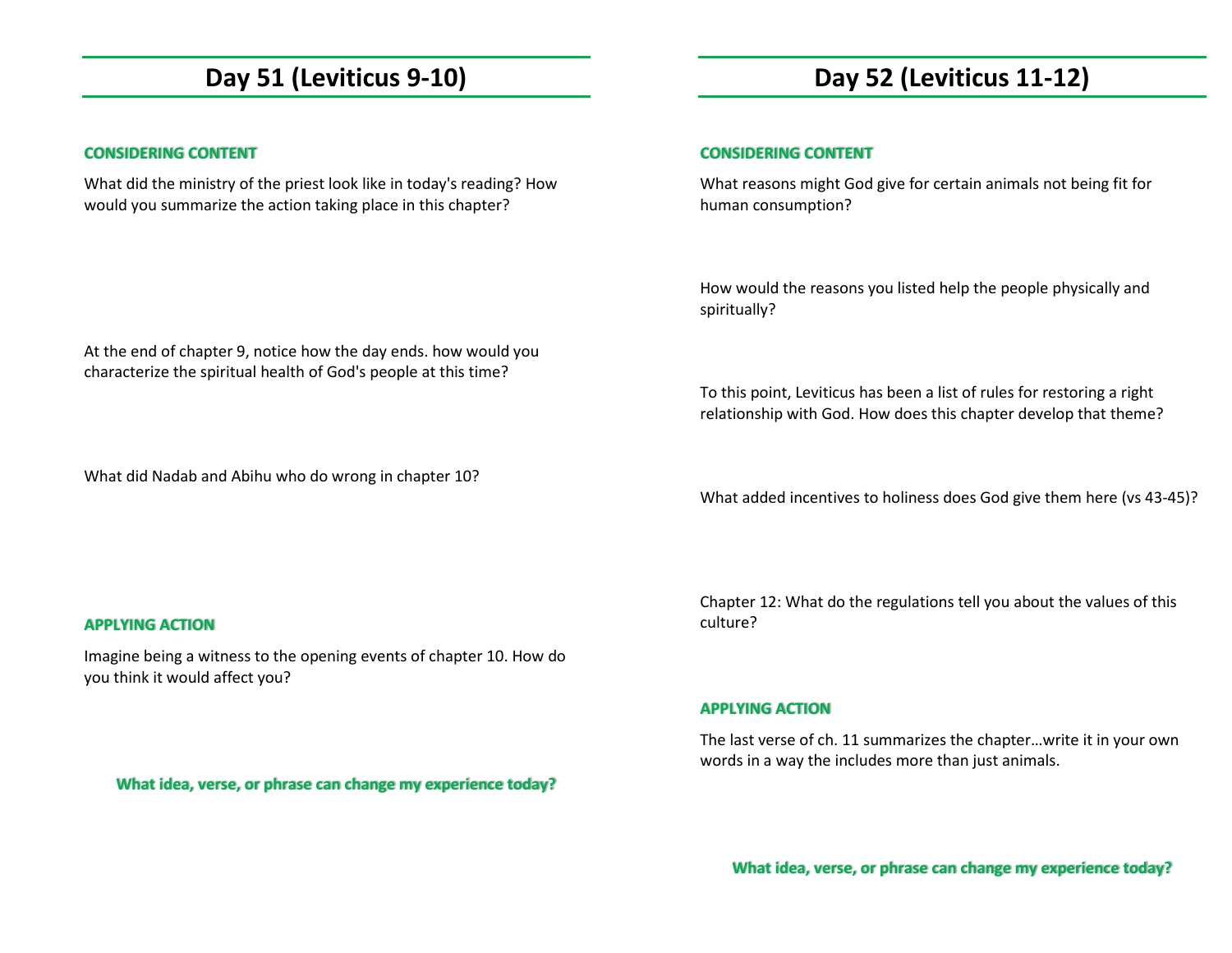## **Day 53 (Leviticus 13)**

#### **CONSIDERING CONTENT**

Given the situation the Israelites find themselves in, why would it be smart to be concerned about infectious diseases?

How does good physical health promote good spiritual health?

Why do you think health laws such as those in this passage, are part of the Israelite religion?

How does this compare to how Jesus treated the sick (Matthew 8:1-4)?

Why do you think these differences exist?

#### **APPLYING ACTION**

What about your personal physical health affects your spiritual health? Do you take care of yourself physically?

**What idea, verse, or phrase can change my experience today?** 

# **Day 54 (Leviticus 14)**

#### **CONSIDERING CONTENT**

How would the rituals detailed here help both parties overcome their respective difficulties?''

Why kill one bird (vs 5) and release the other (vs 7)? Likewise why the offerings for sin or guilt together with offerings for worship and thanks?

#### **APPLYING ACTION**

What special provisions were made for the poor (vs 21-32)?

What does all this say about God's concern for the 'sick', the 'well', the 'poor', the 'outsiders', and the 'insiders'?

**What idea, verse, or phrase can change my experience today?**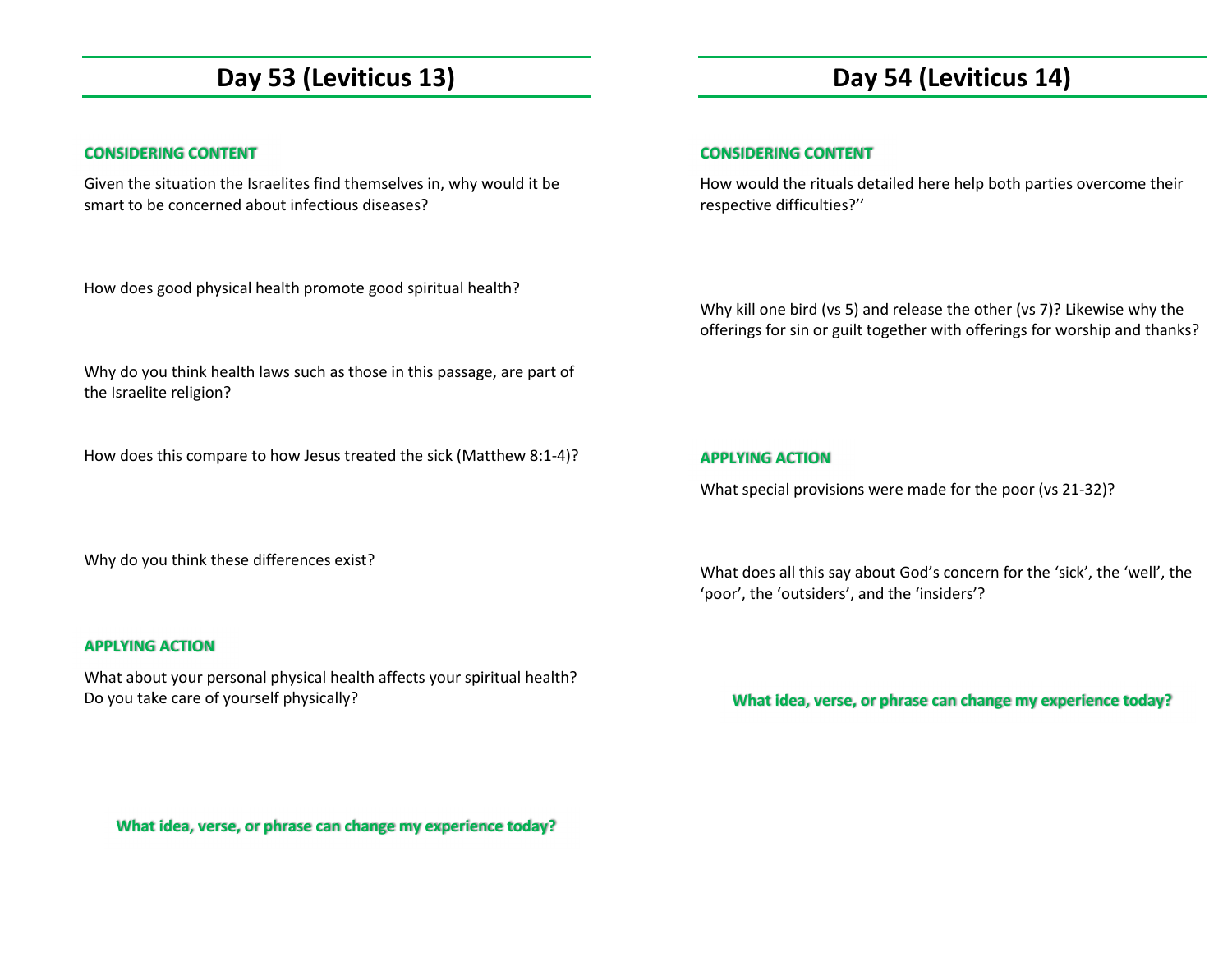## **Day 55 (Leviticus 15-16)**

#### **CONSIDERING CONTENT**

Of all the discharges listed here, why do you think each would defile God's dwelling place?

(ch 16) Why were people not allowed to simply enter the "Most Holy Place"?

# **Day 56 (Leviticus 17-18)**

#### **CONSIDERING CONTENT**

**APPLYING ACTION** 

culture and our culture now?

What problems might arise if sacrifices were offered in an uncontrolled context (ch 17 / vs 7, 10, 13-16)?

In ch 18, Israel is called to be different than other nations. What does this tell you about the sexual practices of these other nations?

At the end of chapter 16, it says that once a year we must take a sabbath for the Day of Atonement. What is the Day of Atonement for?

What is the role of the people on the Day of Atonement (16:29-34)?

What is the role of the priests on the Day of Atonement (16:29-34)?

**APPLYING ACTION** 

The New Testament says Jesus is our "High Priest." From what you read today, how is Jesus our High Priest and what atonement is being made for us? *(Atonement is "at one with" God - we are made right with God)*

A major theme in Leviticus is that blood covers the people's sins and reconciles them to God. Why do you think God chose blood to do that? What does it say about the seriousness of sin and reconciliation?

After reading ch 18, what do you think you learn from the list about that

**What idea, verse, or phrase can change my experience today?** 

**What idea, verse, or phrase can change my experience today?**